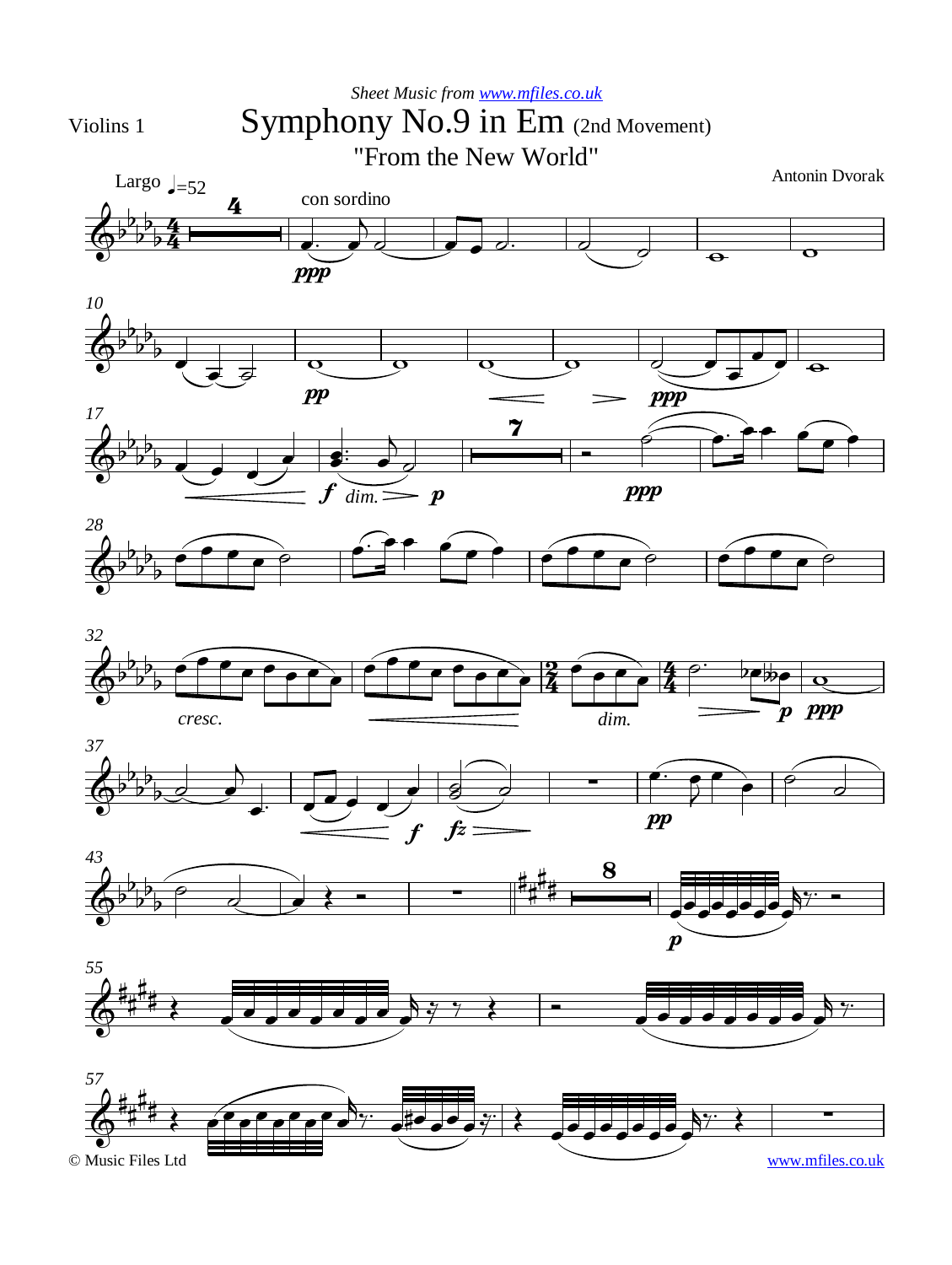

















2